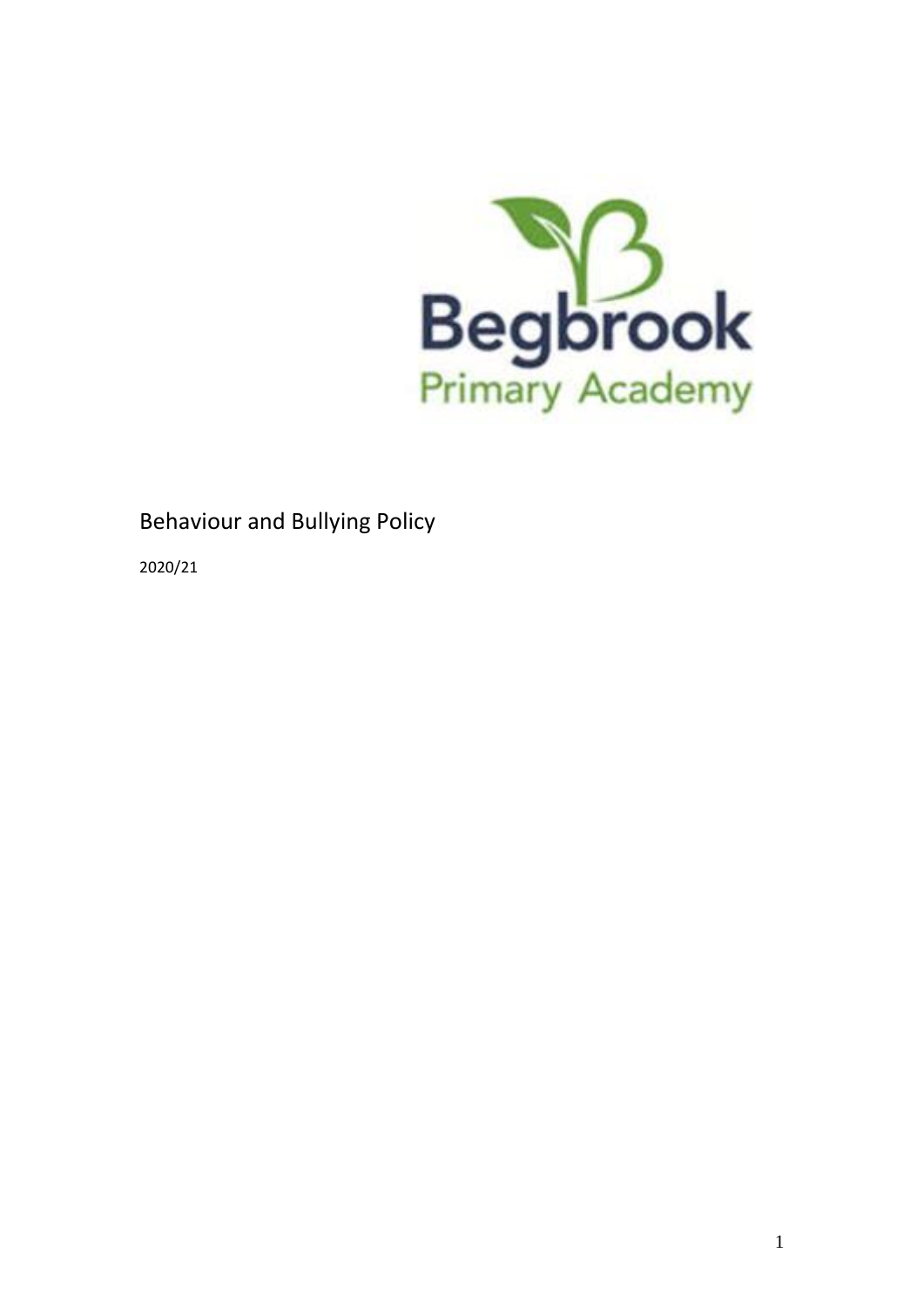# **Contents Page**

| Recording negative behaviour, choices or emotionsp5                  |
|----------------------------------------------------------------------|
|                                                                      |
|                                                                      |
|                                                                      |
| Use of learning powers during unstructured time (break and lunch)p8  |
|                                                                      |
| Actions for Racist/homophobic/disablist/sexist comments or remarksp8 |
| Emotional Coachingp9                                                 |
|                                                                      |
|                                                                      |
|                                                                      |
| Appendix 2 - Possible Consequences and Sanitationsp16                |
|                                                                      |
|                                                                      |

Addendum to Behaviour Policy for the duration of the COVID-19 period………….p19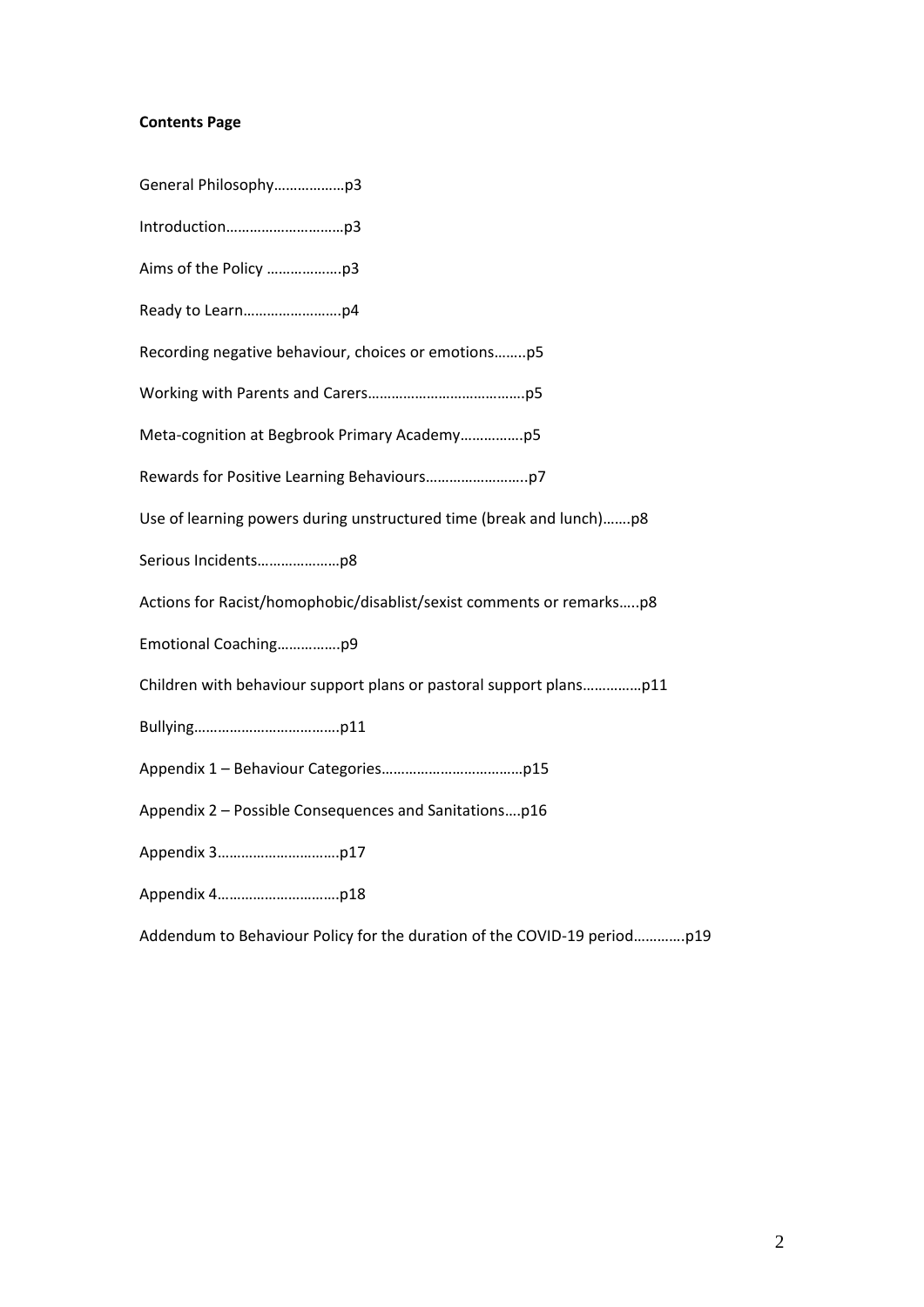# **1. General Philosophy**

In line with the Cabot Learning Federation aims, vision and values, Begbrook Primary Academy strives to place the following at the HEART of all we do:

**High expectations** for all that we seek to Establish achieve **Equity** of opportunity, removing disadvantage Create All children Champion the success and life chances of Resilience to succeed as lifelong learners Furnish pupils and staff with the Tolerance and respect for ourselves, our Promote communities and our environment

# **2. Introduction**

Begbrook Primary Academy promotes the highest standards of behaviour and an atmosphere where all members of the school are valued as individuals. The school believes in the development of self-esteem, respect for others, self-discipline and personal responsibility.

Children are expected to be polite and to show respect for other people and property. They are expected to behave in ways which keep themselves and others safe at all times. In class, we expect children to join in the lesson to the best of their ability by listening carefully, answering and asking questions and by taking part fully in activities and taking personal responsibility for their learning.

At Begbrook Primary Academy great emphasis is placed on positive reinforcement of behaviour through praise. Children's confidence, self-esteem and self-image are developed through encouragement, incentives and rewards, both verbal and written.

#### **3. Aims of the Policy**

- To develop a moral framework within which initiative, responsibility and sound relationships can flourish;
- To create an ethos where everybody strives to achieve and understands how their behaviours actively promote their achievement;
- To enable children to develop a sense of self worth and a respect and tolerance for others;
- To produce an environment in which children feel safe, secure and respected in which they can flourish as individuals and learners.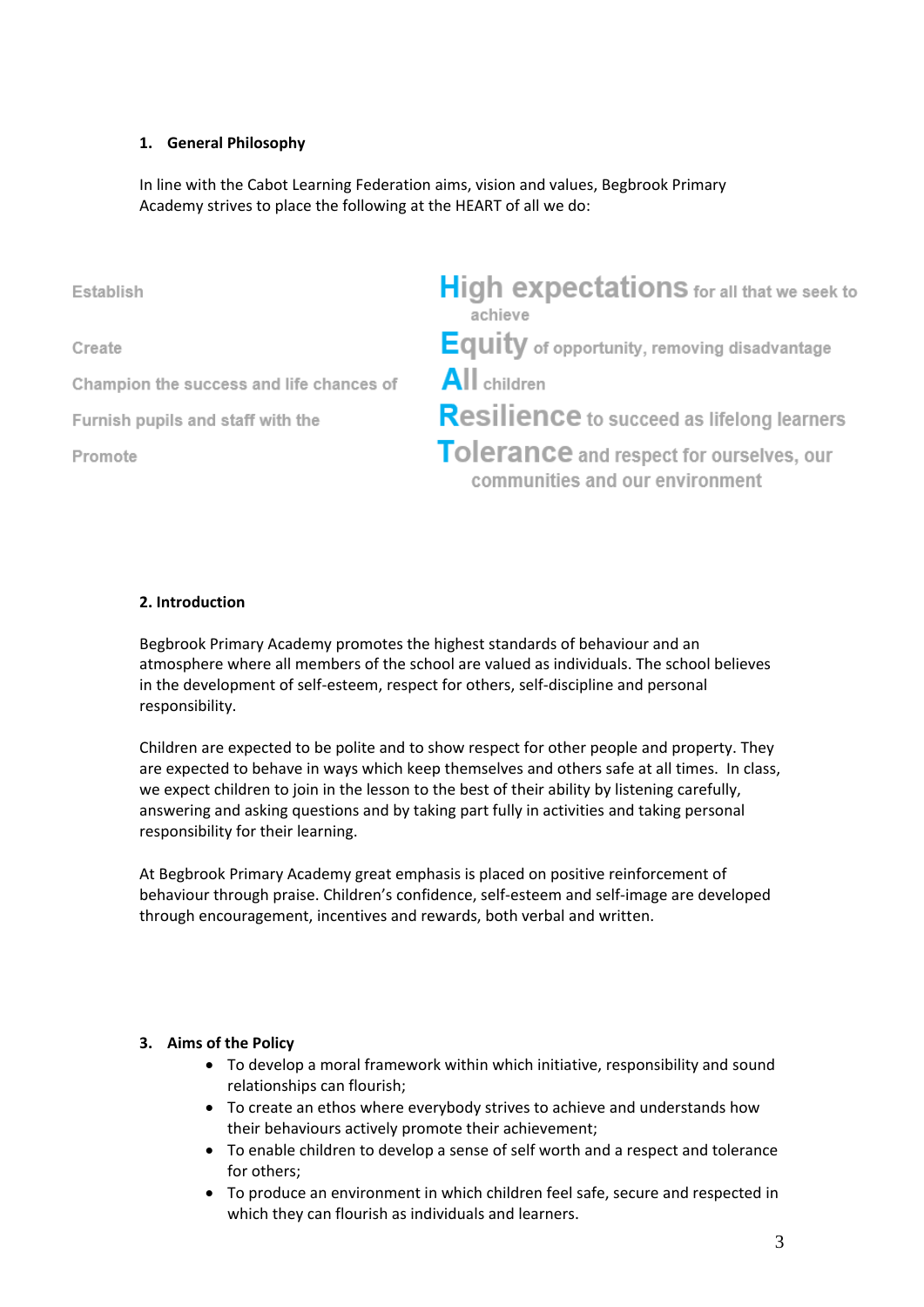• To provide adults with a framework in which to provide a consistent approach to supporting the highest standards of behaviour.

#### **4. Ready to Learn**

We believe that the most important behaviour that our pupils can show is that of being ready to learn.

So that children understand that this is the expectation in classrooms we use the following images to incentivise and encourage children to take responsibility for being a learner in the classroom.



At the start of the day, all children will have their name label on 'I am ready to learn.'

Children's names can be moved along the chart using the common language of it. When a child is informed that it is 'time for them to make a choice,' their name will be moved to that zone. A discussion will then take place that describes the unwanted behaviour being observed and the choices they will have to make in order to be ready to learn again. E.g. "You are talking. I need you use your sapphire power and focus;" or "I can see you are frustrated that you have made a mistake. Can I help you to bounce back and have another go?"

If a child makes an inappropriate choice they will be asked to take 'time to reflect' this can happen at the next most appropriate point of the day. If a child is ready to reflect then this can happen straight away. Alternatively, this may be at the beginning of the next break. If a child is dysregulated a member of the inclusion team or Principal team can be called to support. Wherever possible the reflection should take place with the adult who has decided that the child's behaviour was inappropriate. The support from the Inclusion or Principal team may include covering the class whilst the teacher makes a phone call to parents or carers. If the issues continue and the behaviours are repeated frequently the Principal team will contact parents or carers to discuss future steps.

All school adults have responsibility for helping children to make the right choices and as a result we believe that consistency is key to helping children understand the boundaries that we expect at Begbrook. To aid this consistency we have outlined the typical consequences and sanctions that would be put in place should children's behaviour and choices fall below our expectations. The school adults at Begbrook have decided that for our community, behaviour and choices that fall below our expectations can have impact on others and learning that is more or less severe. As a result, negative choices, behaviours and emotions need to have consequences that are commensurate with the impact that the behaviour, choice or emotion has caused. To help ensure that all school adults can deal with these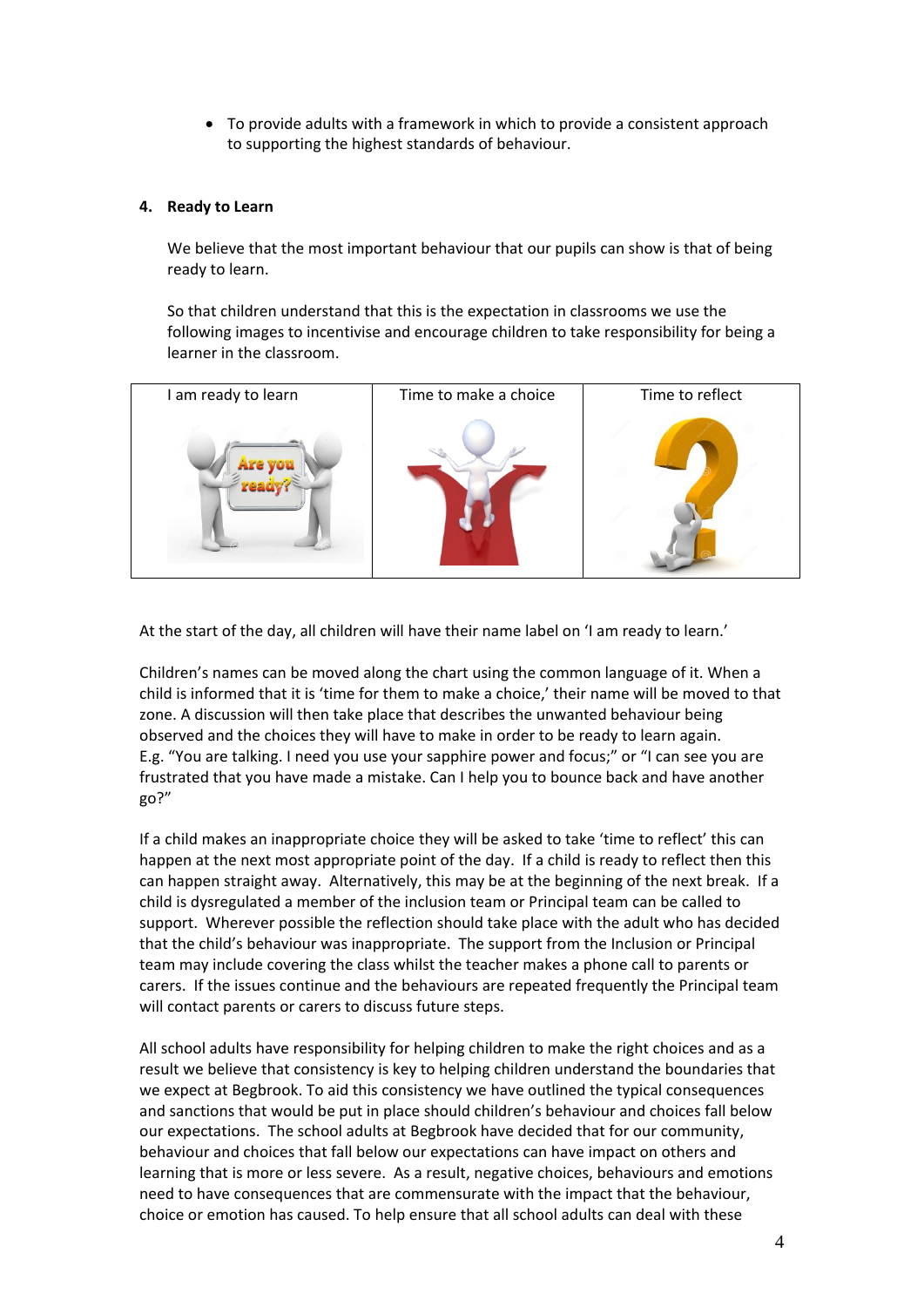issues in a consistent manner we have categorised the behaviours, choices and emotions broadly based on their impact. These are listed in Appendix 1. This list is a guide and individual circumstances are also taken into account.

We believe that consequences and sanctions, along with positive messages, rewards and an emotion coaching style (see below), help children to change their future actions. Understanding that consequences have been implemented can be a support to the individuals negatively affected by the inappropriate behaviour. We believe in a proportionate response to negative behaviours, choices and emotions and have agreed the consequences outlined in Appendix 2. When deciding on a consequence we will take into account all the known factors leading to the unwanted behaviour.

# **5. Recording negative behaviour, choices or emotions**

If a child is asked to reflect, the completed reflection sheet is kept as a record by the class teacher. The incident will also be logged digitally on CPOMS.

If a child is sent to the safe house and the incident involved physical violence, inappropriate language or is a reoccurrence of a previous incident this will be logged on CPOMS. [Due to COVID-19 and the need for social distancing, the safe house is not currently in use. This will be reinstated when safe to do so].

On occasion we will contact parents and carers if a child is being asked to make a positive choice on a regular basis e.g. multiples times in a day or multiple days in a week. This is to ensure that all adults, both in and out of school, can support the child to be ready to learn. This contact with parents will be logged on CPOMS.

#### **6. Working with Parents and Carers**

If an incident has been logged on CPOMS parents and carers will be informed face to face or by phone call on the same day.

#### **7. Meta-cognition at Begbrook Primary Academy**

We believe that the best way for children to be ready to learn and to take responsibility for their own behaviour, as well as that of others, is to understand what successful learners do. This understanding creates a sense of self-responsibility: children are challenged to be high quality learners which in turn leads to excellent behaviour.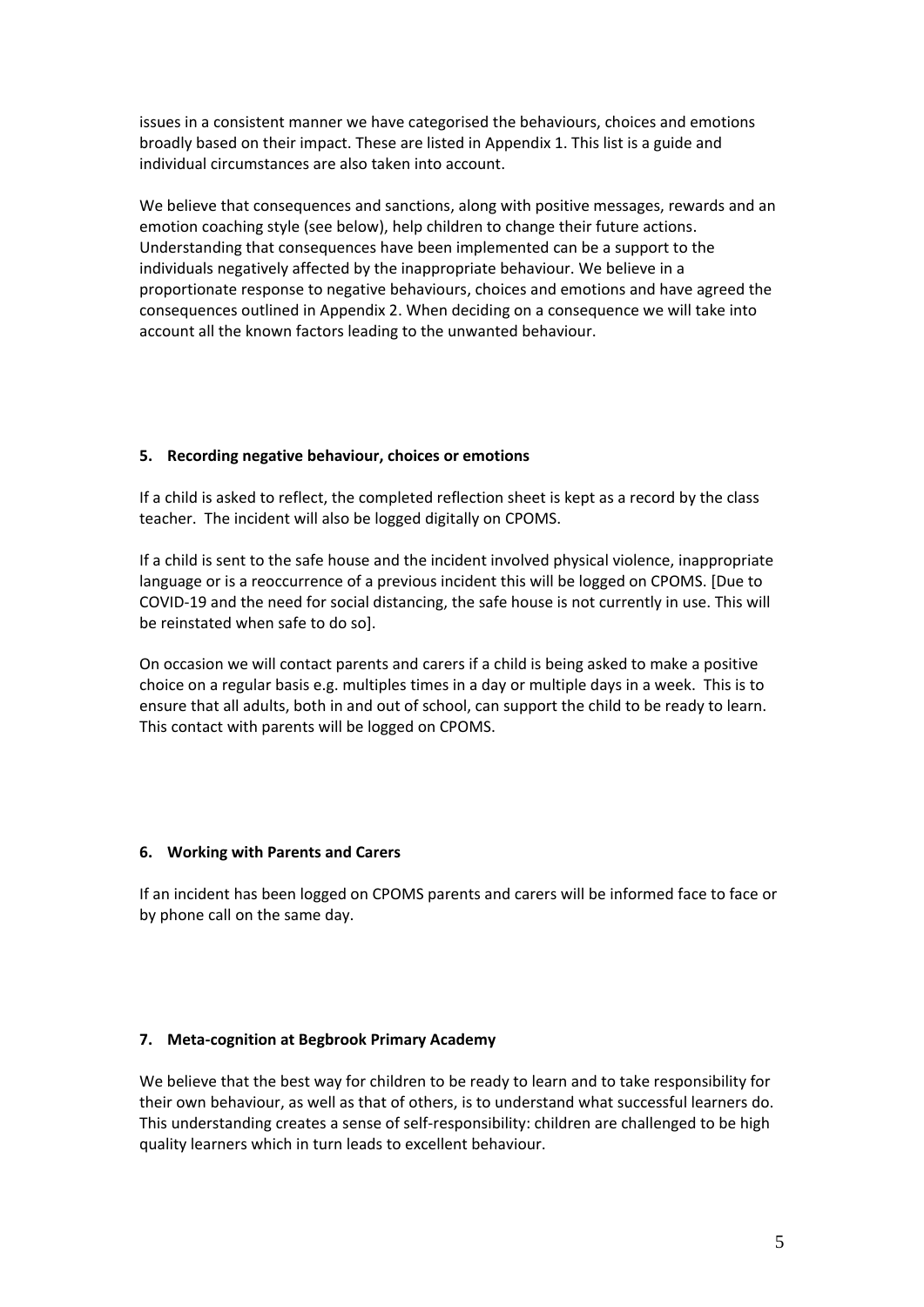To promote this, we use a meta-cognitive approach based on 'Think Like a Learner.' This approach teaches and names the different learning behaviours that children need to be successful, as Gem Powers. These are outlined in the description below:

#### **Diamond Power - the ability to solve your own problems**

- Noticing that there is a problem to solve
- Taking responsibility
- Being organised and independent
- Identifying resources to help
- Seeking solutions
- Differentiating between problems that can be solved alone and those that need adult help

#### **Sapphire Power - the ability to stay focussed and control monster distractions**

- Manage distractions
- **Listening**
- Focus
- Avoid procrastination
- Know what is the most important thing in each moment

#### **Emerald Power - the ability to manage emotions and bounce back**

- Emotional intelligence
- Showing resilience
- Manage disappointment
- Bouncebackability
- Strategies to stay in control of emotions e.g. anger

# **Ruby Power – the ability to be aware of others and how what you do or say, might make them feel**

- Listen
- Smile
- Supporting others
- Acts of kindness
- Kind talk
- Respectful and tolerant
- Having empathy

#### **Amethyst Power – the ability to collaborate and cooperate**

- Cooperate
- Collaborate
- Sharing ideas
- Taking turns

#### **Pearl Power - the ability to find connections between areas of learning**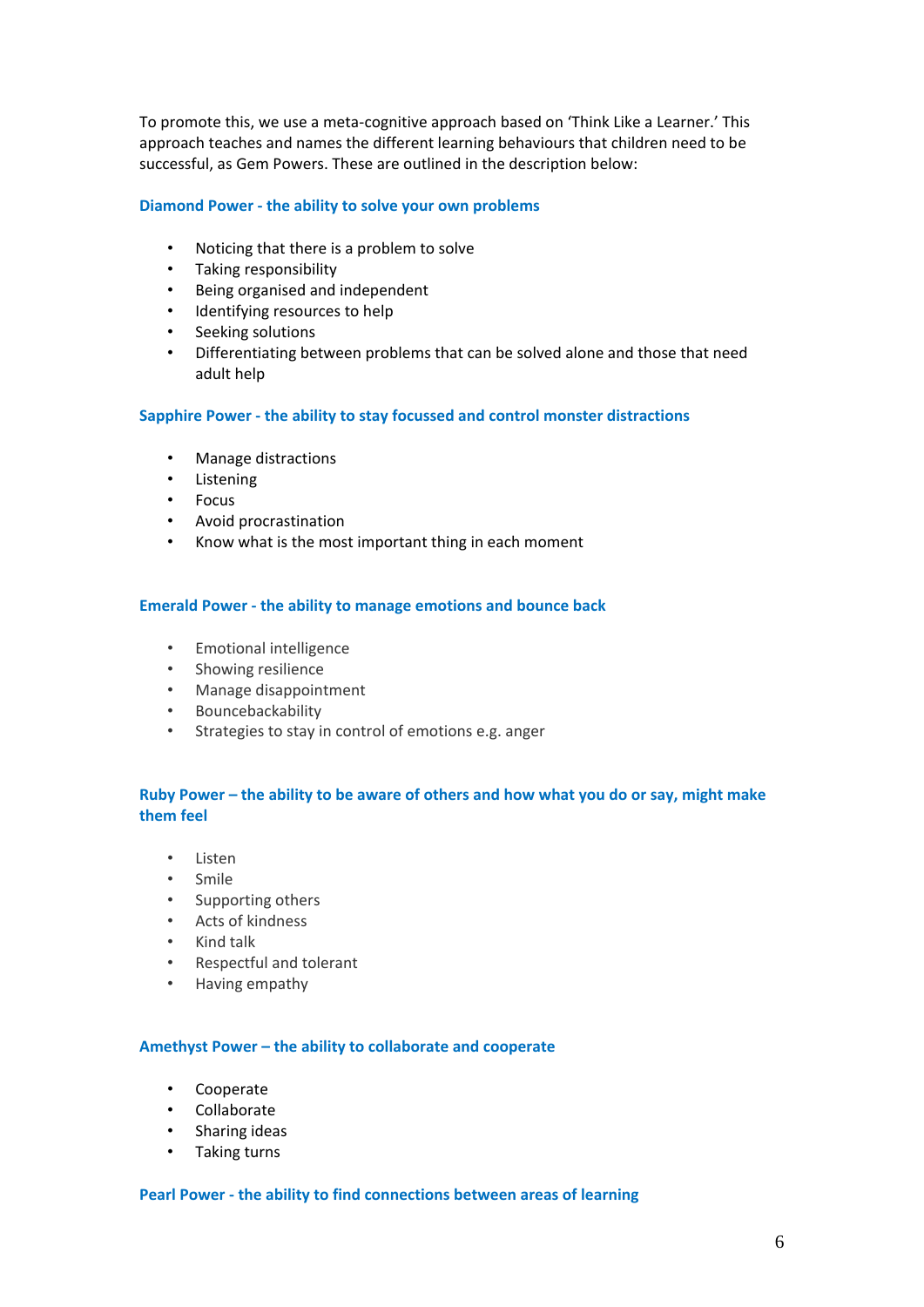- Find connections
- Make links
- See patterns
- Pearls of wisdom…

#### **Grit Power - the ability to practise**

- Practise
- Set a goal
- Put in effort
- Reflect
- Show commitment
- Show determination

# **Topaz Power – the ability to use talk to learn**

- control of voice;
- speaking in full sentences;
- speaking with appropriate formality;
- use of excellent grammar when talking;
- using wide ranging and appropriate vocabulary;
- agreeing and disagreeing;
- asking a range of questions.

# **Opal Power – the ability to keep us all safe**

- I keep a safe distance from others;
- I use catch it, kill it, bin it to stop germs from spreading;
- I clean my hands and surfaces carefully and often;
- I only play with the children in my bubble;
- I follow adult instructions on where I need to go.

#### **8. Rewards for use of positive learning behaviours**

Each class earns gems for using during Gem Time, at a time during the week chosen by the class teacher.

Staff can reward individuals who show positive learning behaviours for learning with individual Gem Cards. These can be taken home to share with parents/carers.

Each week a child from each class is awarded a certificate for demonstrating Gem Power throughout the week. This will happen during a celebration assembly. There will also be opportunities during these celebration assemblies for children to share and show learning they are proud of.

During lesson time, children might be asked to show learning to SLT which shows that they have been using the Gem Powers.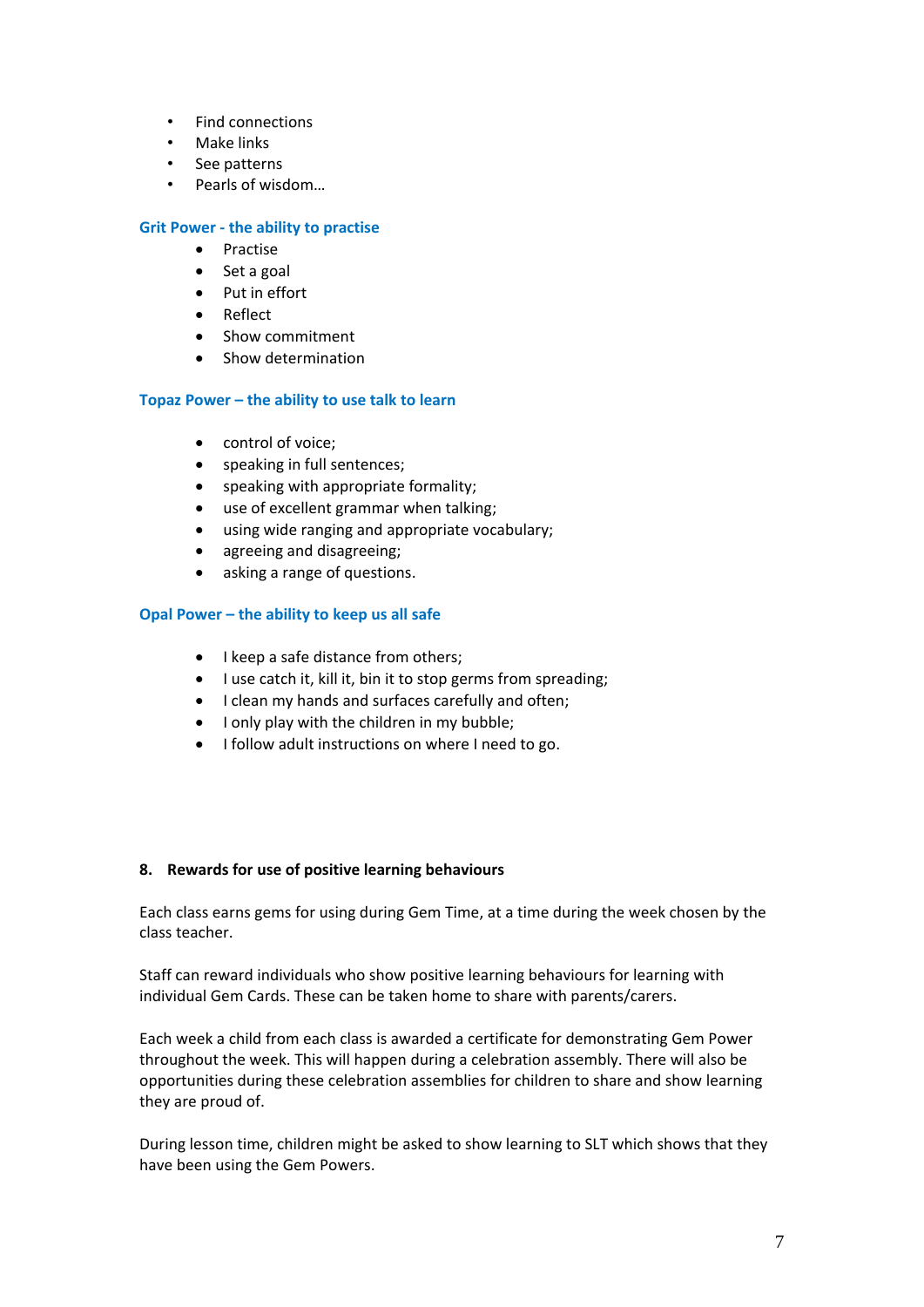# **9. Use of learning powers during unstructured time (break and lunch)**

There are two rules for children to adhere to during their unstructured times (break and lunch):

- **Be safe**
- **Show respect**
- **Be kind**

We expect all pupils to display their learning powers during unstructured times of the day. Lunchtime staff can also issue gem cards to work towards the class collective pot. These are celebrated in class at the beginning of the afternoon.

Our key priorities, during unstructured times, are that children treat each other with respect and courtesy and that they consider the safety of themselves and others. If children are being disrespectful or unsafe they are removed from the playground and taken to a designated calm place where they can 'make choices' to change and or resolve a situation. Upon further investigation which may involve mediation, children may be asked to 'reflect' about how they will behave in future sessions**.** 

# **10. Serious incidents**

We consider the follow to be serious incidents:

- Violence towards school staff or children
- Promoting extremism
- Racist / homophobic / disablist / sexist comments or remarks.

# **11. Actions for Racist / homophobic / disablist / sexist comments or remarks:**

#### **Stage 1**

Pupil is reprimanded, the Principal is informed and a record of the incident is logged on CPOMS. Parents are informed through the reflection sheet described above.

#### **Stage 2**

For a repeated offence parents are invited to a meeting to discuss how to address these behaviours. Actions may include discussing the matter with the Principal or a school councillor in line with the school's equal opportunities policy. This may be followed by external agencies becoming involved e.g. Support Against Racial Incidents (SARI) and Educational Action Challenging Homophobia (EACH) community groups.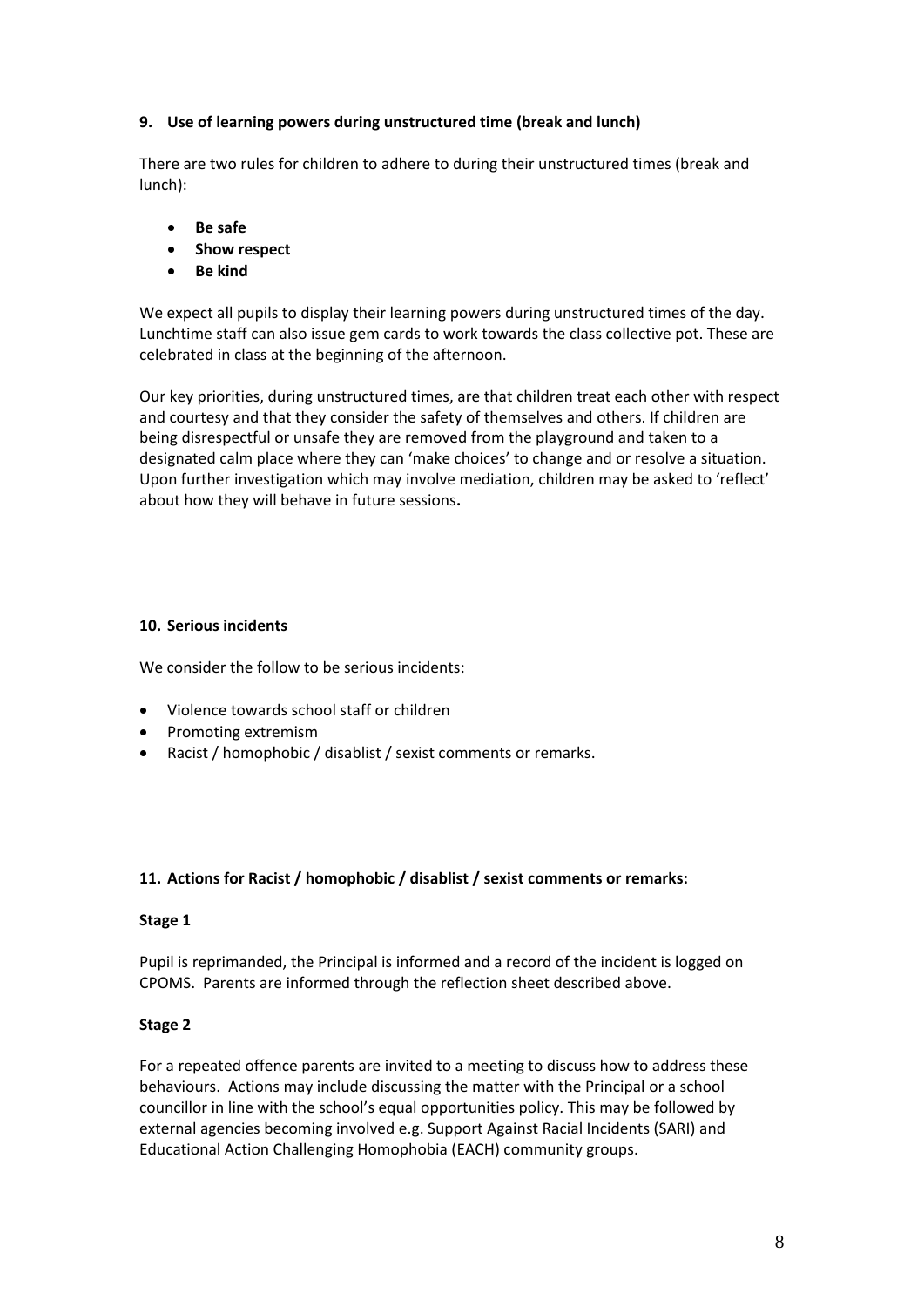# **12. Emotion Coaching**

At Begbrook we use an emotion coaching style to support children to understand their emotions. We believe this is an effective strategy in promoting emotional development in children. When we use an emotion coaching style we:

- Discuss emotions regularly and support children to know and label a wide range of emotions
- Recognise the power and purpose of emotions
- Support children to reframe their emotions in positive ways
- Empathise with the feelings of the child
- Practise active listening in order to build rapport
- Are calm not anxious about the child's emotions, and see a way to problem solve
- Role model positive emotional states

We believe emotion coaching gives children positive life affirming messages that are:

- We all have feelings and need to recognise them in ourselves and others
- We are not alone and we are accepted, supported, cared about, understood, trustworthy and respected – this is then returned
- We are empowered and it is safe to engage in problem solving accepting we are part of the solution
- All feelings are normal and need to be regulated and expressed constructively
- Problems and conflicts can be solved peacefully

As the adults with responsibility for the children in our care, we need to feel empathy with them, even at times when they are most likely to have lost control; it is this that enables coregulation.

To ensure that we are able to effectively emotion coach with children, adults at Begbrook will endeavour to build trusting, respectful relationships with children discussions emotion well-being regularly throughout the day. This is best exemplified by the phrase 'connection before correction'. This recognises the fact that for some children we have to 'earn the right to push' when we are helping to manage their emotions.

Emotion coaching at Begbrook consists of the following steps (see appendix 3):

#### **Step 1: Know, notice and plan**

Knowing the individuals in a class is the basis of excellent emotion coaching.

In this step we will:

- Continually develop our knowledge of every child in the class
- Continually develop children's emotional granularity
- Continually notice and understand changes in behaviour or emotions
- Continually reflect, adapt and develop understanding and approaches to meet the changing needs of every child
- Continually plan for every child to be successful, particularly when there are changes to the usual routines and expectations

#### **Step 2: Empathise, validate and label**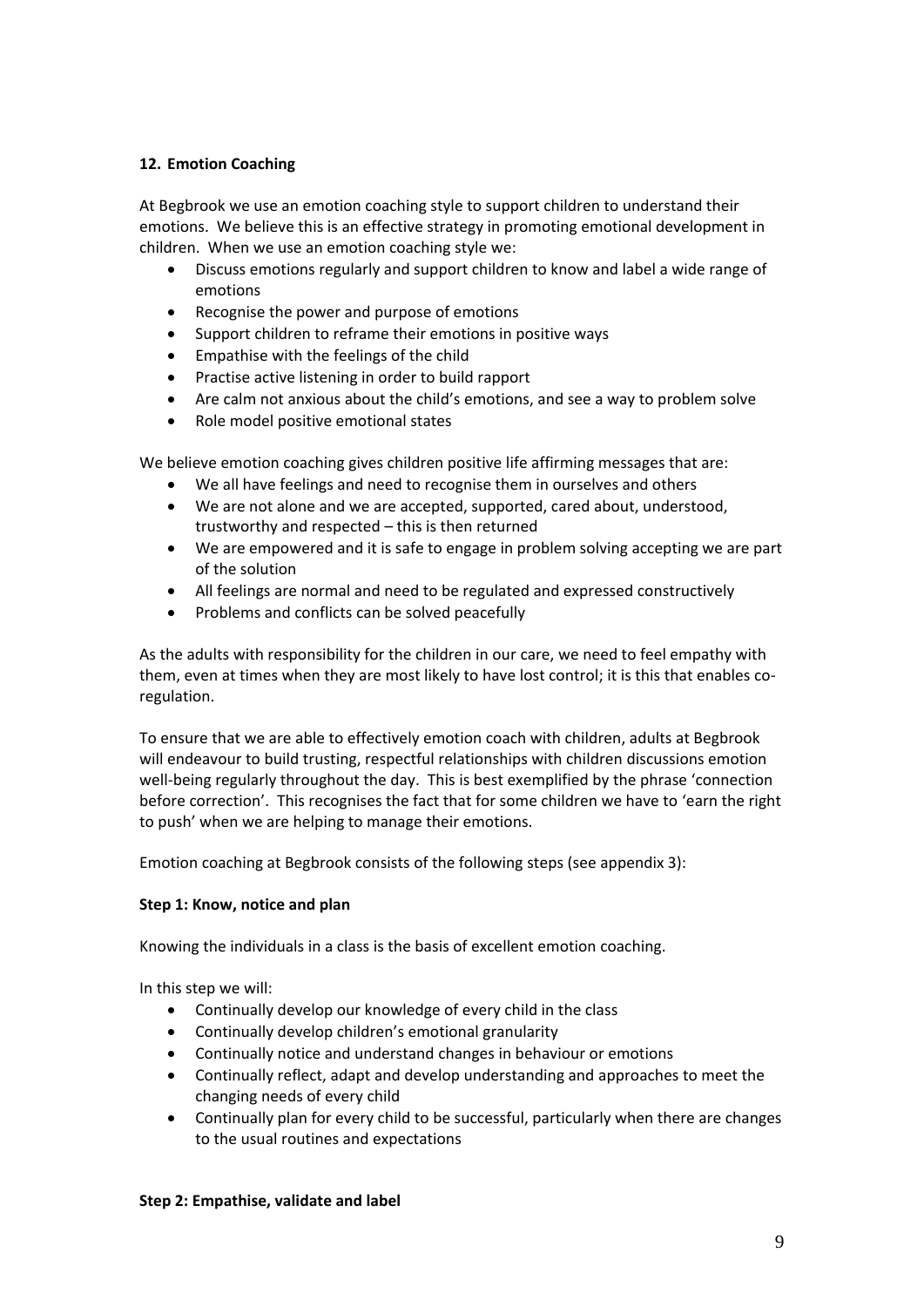In this step we will

- Recognise all emotions as natural and normal and not a matter of choice
- Become aware of the child's emotional state and recognise the opportunity for colearning
- Accept the emotion and find words to name the feelings
- Recognise behaviour as communication
- Look for physical and verbal signs of the emotion being felt
- Take on the child's perspective
- Use words to reflect back the emotion the child is likely feeling in order to help them label the emotion
- Wonder with the child to help them verbalise their feelings
- Affirm and empathise, to allow for calming to occur
- Provide a narrative for the emotional experience to create cognitive links through co-learning with the child.

#### We might say:

*'I can see that you are angry when that happens. I would feel angry if that happened to me. It's normal to feel like that'*

*'I can see you're frowning and you're kicking the wall and expressing a lot of energy. I would be feeling like that too if I didn't want to do something'*

*'I noticed you looking around at the others who are working on their writing. I think you might be feeling nervous about whether your work will be OK. Have I got that right?'*

#### **Step 3: Rapport before reasoning: setting limits**

Establishing that there are clear limits about what behaviour can be allowed to continue is a critical step in the emotion coaching process.

To achieve this we will:

First – co-regulation, establishing rapport by:

- Building on the attunement
- Create engagement with the social and emotional brain; mirror neurons
- Act empathically to set the emotional tone
	- $\circ$  In this step it is important that the adult is not reflecting back the angry or distressed face of the child - this enables the child to reflect back the calm and empathic face of the adult

Then – co-learning, discovering what the child needs in order to move forward:

- Co-learning informs the teaching of the child
- Separating the emotion which is acceptable from the emotion which may well be unacceptable
- Stating the boundary limits for what is acceptable behaviour
- Making it clear that some behaviours cannot be accepted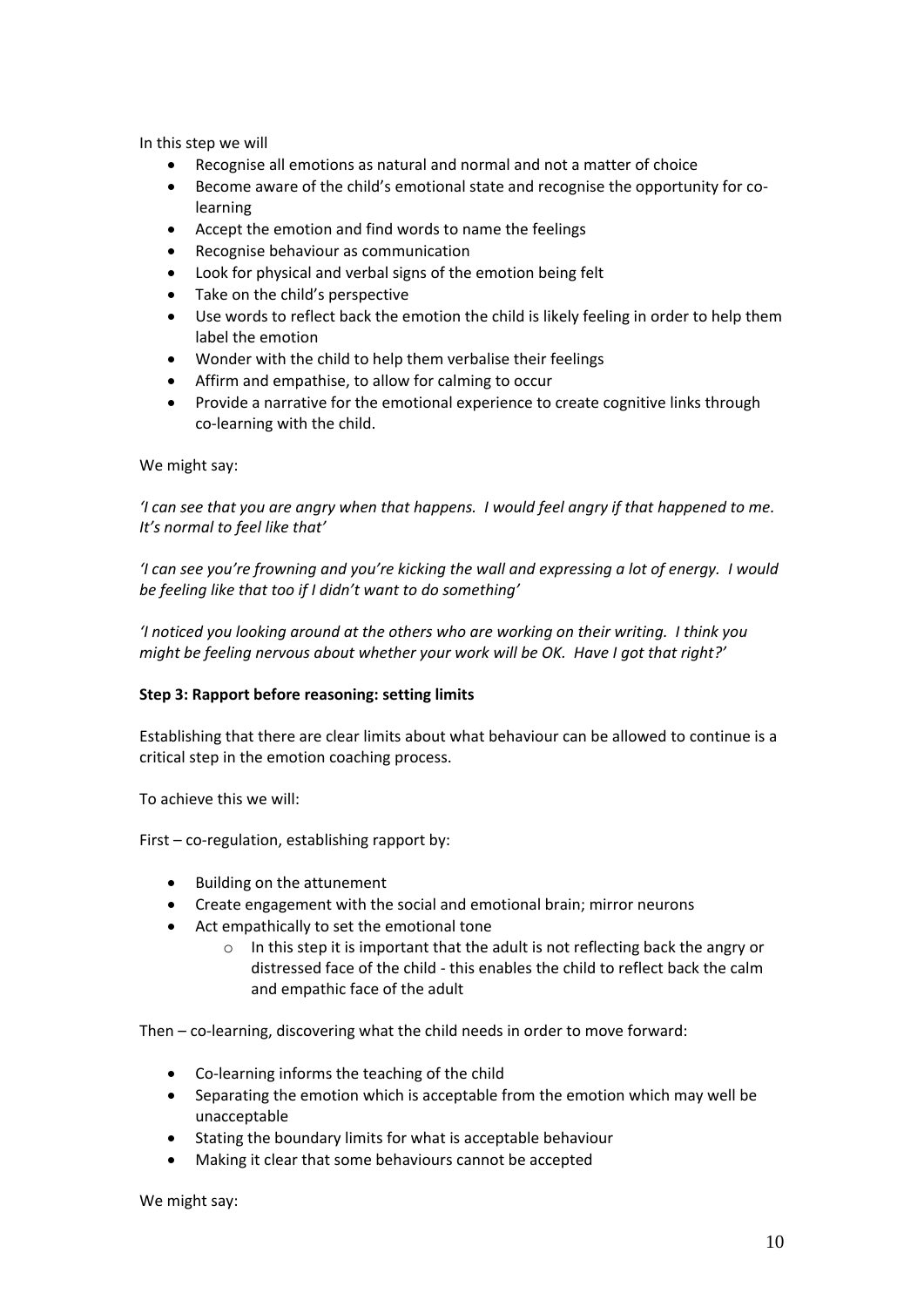*'These are the rules in the classroom. Doing that is not OK.'*

*'We can't behave like that even though you are feeling annoyed, because it is not safe.'*

*'You didn't do the task as we agreed. You're probably angry that you can't join in with the practical session with the others now because you have to complete your writing first.'*

#### **Step 4: Problem solve with the child**

When the child is calm and in a relaxed and rational state we will:

**Explore** the feelings that gave rise to the behaviour, problem, or incident

- Remembering that all feelings are acceptable
- We manage our feelings by making choices about how we respond

**Encourage alternative** ideas and actions that could build on the positives and lead to more appropriate and productive outcomes.

**Empowering** the child or young person to believe they can overcome difficulties and manage their own behaviour

We might say:

*'This is not a safe place to be angry. Let's go to a safe place and then we can talk.'*

*'Next time you're feeling like this, what could you do? How do you think you will react next time or if this happens again?'*

*'You need to work in the group with our TA or work with me – which do you want to do?'*

#### **Step 5: Reflect, adapt and develop**

In this step we will

- Reflect on the emotions and actions at each previous step
- Use knowledge gained to adapt future strategies
- Develop understanding of individuals' needs so they can be planned for

*The guidance on emotion coaching uses materials developed by Kate Cairns Associates.*

#### **13. Children with behaviour support plans or pastoral support plans**

Occasionally there may be children who have individual plans to support behaviour. These children may have needs that are not covered by this policy and in these cases the children's individual plans take precedent over this policy.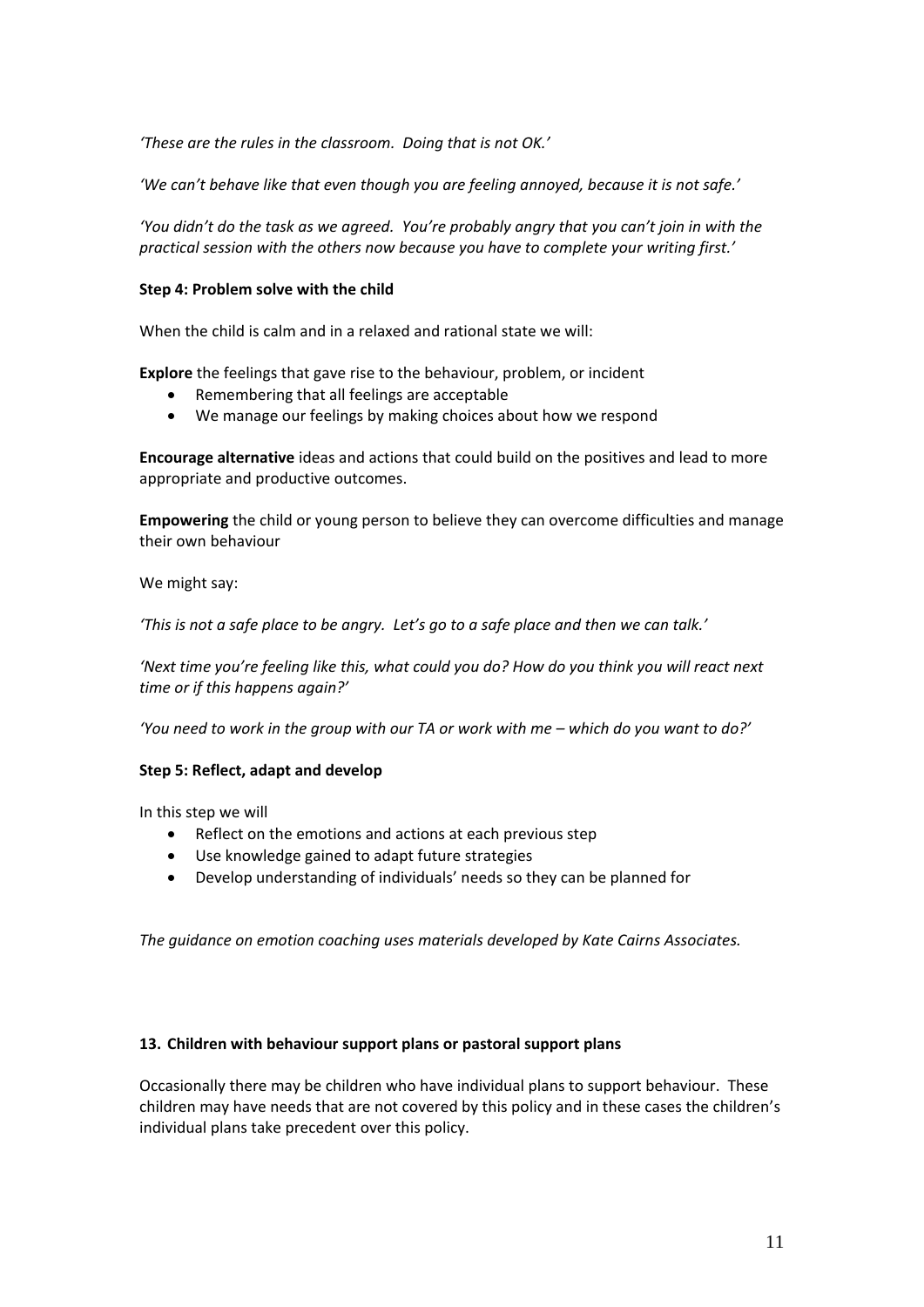# **14. Bullying**

# **Statement of Intent**

We are committed to providing a caring, friendly and safe environment for all of our children so they can learn in a relaxed and secure atmosphere. Bullying of any kind is unacceptable and will not be tolerated at our school. If bullying does occur, all pupils should be able to tell and know that incidents will be dealt with promptly and effectively. We are a TELLING school. This means that anyone who knows that bullying is happening is expected to tell an adult.

*DfE Guidance – Preventing and Tackling Bullying is used as a reference guide.*

# **What Is Bullying?**

Bullying is repeated behaviour which makes other people feel uncomfortable or threatened. Bullying is often about power. Victims often feel powerless to stop it without support.

Bullying can be:

- Emotional being unfriendly, excluding, tormenting (e.g. hiding books, threatening gestures)
- Physical pushing, kicking, hitting, punching or any use of violence Racist racial taunts, graffiti, gestures
- Sexual, unwanted physical contact or sexually abusive comments
- Homophobic because of, or focussing on the issue of sexuality
- Verbal name-calling, sarcasm, spreading rumours, teasing
- Cyber: All areas of internet, such as email & internet chat room misuse. Mobile threats by text messaging & calls
- Misuse of associated technology, i.e. camera & video facilities

#### **Why is it Important to Respond to Bullying?**

Bullying hurts. No one deserves to be a victim of bullying. Everybody has the right to be treated with respect. Children who are bullying need to learn different ways of behaving and understand their responsibilities with regard to the choices they make. Schools have a responsibility to respond promptly and effectively to issues of bullying.

#### **Objectives of this Policy**

- All teaching and non-teaching staff, pupils and parents and members of the Academy Council should have an understanding of what bullying is.
- All teaching and non-teaching staff, pupils and parents and members of the Academy Council should know what the school policy is on bullying, and follow it when bullying is reported.
- All pupils and parents should know what the school procedure is on bullying, and what they should do if bullying arises – key information poster
- As a school we take bullying seriously. Pupils and parents should be assured that they will be supported when bullying is reported.
- Bullying will not be tolerated.

#### **Signs and Symptoms**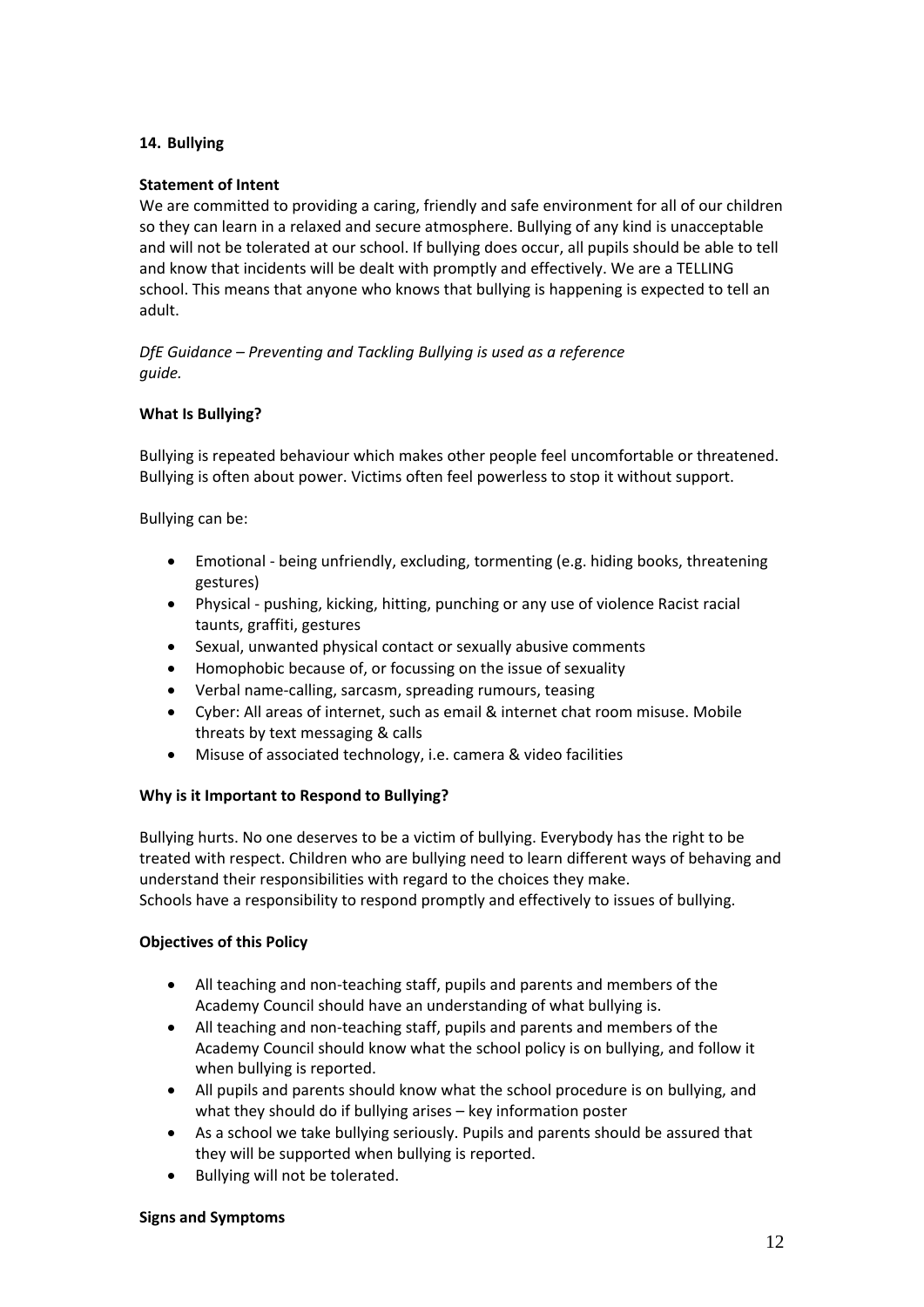A child may indicate by signs or behaviour that he or she is being bullied. Adults should be aware of these possible signs and that they should investigate if a child:

- is frightened of walking to or from school
- changes their usual routine
- is unwilling to go to school (school phobic)
- begins to truant
- becomes withdrawn anxious, or lacking in confidence
- starts stammering
- cries themselves to sleep at night or has nightmares
- feels ill in the morning
- begins to do poorly in school work
- comes home with clothes torn
- has possessions which are damaged or "go missing"
- asks for money or starts stealing money
- has dinner or other monies continually "lost"
- has unexplained cuts or bruises
- becomes aggressive, disruptive or unreasonable
- is bullying other children or siblings
- stops eating
- is frightened to say what's wrong
- gives improbable excuses for any of the above
- is afraid to use the internet or mobile phone
- is nervous & jumpy when a cyber message is received
- attempts or threatens suicide or runs away

These signs and behaviours could indicate other problems, but bullying should be considered a possibility and should be investigated. A child need not display all these signs or behaviours.

# **Procedures**

- 1. Report concerns of bullying incidents to an adult
- 2. In cases of bullying, the incidents will be recorded by staff
- 3. In serious cases parents should be informed and will be asked to come into a meeting to discuss the problem
- 4. If necessary and appropriate, police will be consulted
- 5. The bullying behaviour or threats of bullying must be investigated and a plan put in place with support from a member of the Principal Team to ensure the bullying is stopped quickly
- 6. Support will be given to help the bully (bullies) change their behaviour

# **Outcomes**

- 1. The bully (bullies) may be asked to genuinely apologise. Other consequences may take place e.g. circle times, meeting with families concerned.
- 2. In serious cases fixed term exclusion may need to be considered
- 3. If possible, the pupils will be reconciled through a Restorative Solutions approach and followed up with Rights and Responsibilities learning
- 4. After the incident / incidents have been investigated and dealt with, each case will be monitored to ensure repeated bullying does not take place.
- 5. Information will be shared with all staff to ensure careful monitoring.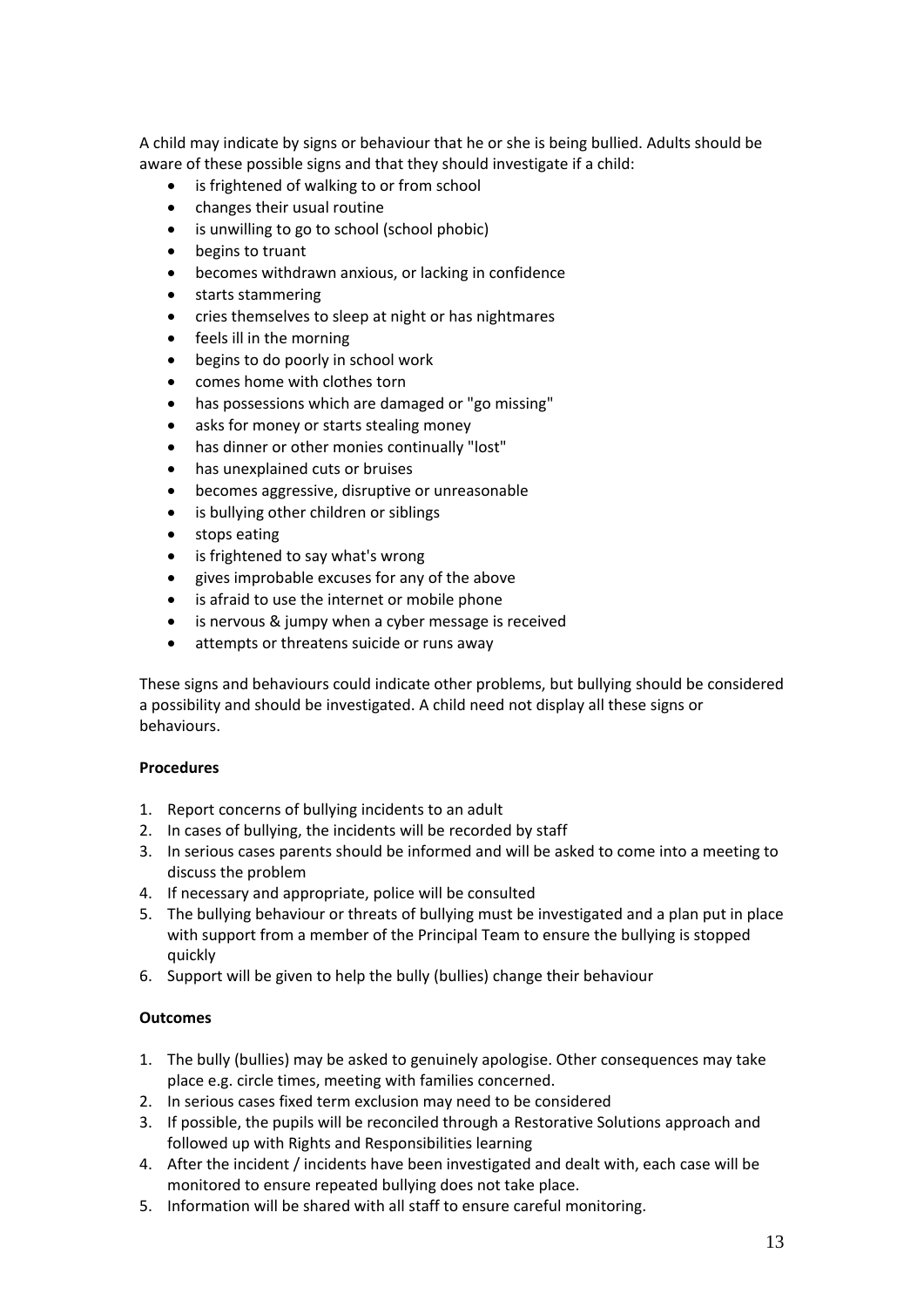# **Prevention**

We will use KIDSCAPE methods for helping children to prevent bullying, as and when appropriate, these may include:

- Writing charters learning zone, play and lunchtime
- Signing a behaviour contract
- Positive reinforcement of appropriate behaviours
- Writing stories or poems or drawing pictures about bullying and friendship
- Reading stories about bullying or having them read to a class or assembly
- Making up role-plays (or using KIDSCAPE role-plays)
- Having discussions about bullying and why it matters
- Classroom practice to encourage and develop collaboration and co-operation through a Rights and Responsibilities approach and Restorative Solutions

#### HELP ORGANISATIONS:

Advisory Centre for Education (ACE) 0808 800 5793 Children's Legal Centre 0845 345 4345 KIDSCAPE Parents Helpline (Mon-Fri, 10-4) 0845 1 205 204 Parentline Plus 0808 800 2222 Youth Access 020 8772 9900 Bullying Online www.bullying.co.uk Visit the Kidscape website www.kidscape.org.uk for further support, links and advice. This policy uses the sample policy from Kidscape- Thank you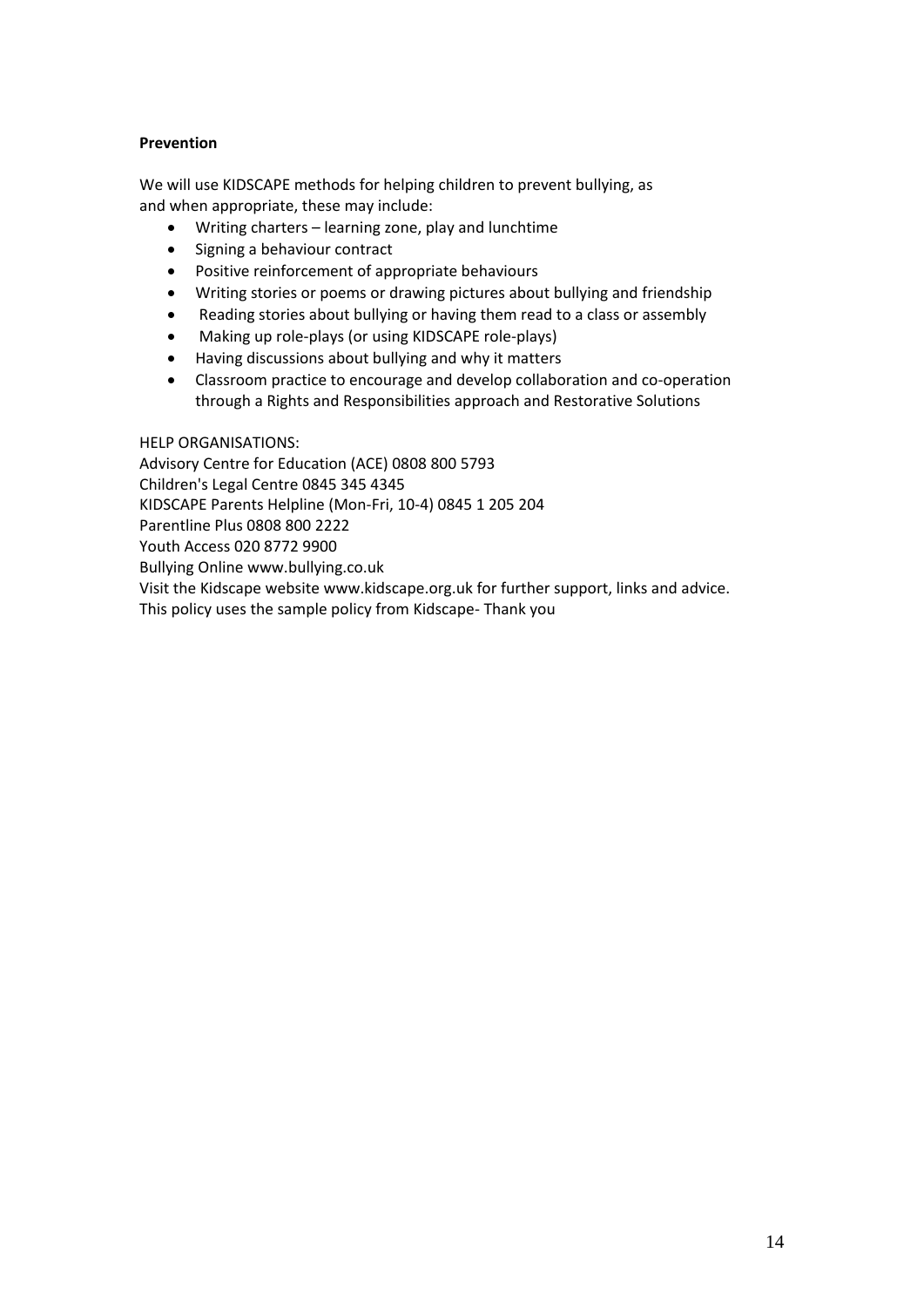#### **Appendix 1 Behaviour Categories**

The following is a table of some of the undesirable behaviours that children may display. We have categorised them into behaviours we consider to have similar levels of impact and negativity. Sanctions and consequences for any behaviour are always considered in the context of how the behaviour was exhibited.

| Category 1                  | Category 2                     | Category 3                     | Category 4                   | Category 5                  |
|-----------------------------|--------------------------------|--------------------------------|------------------------------|-----------------------------|
| Not focusing on learning    | Talking over others            | Not looking after equipment    | Spitting (not at someone)    | Running off site            |
| Rocking on chairs           | Refusing partner/group work    | Not following instructions     | Running away                 | Weeing on floor on purpose  |
| Drawing on whiteboards      | Refusal to join in             | Walking around during input    | Throwing chairs/objects      | Spitting at someone         |
| Distracting others          | Running inside school building | Disrespectful language         | Leaving the classroom        | Violence to adults          |
| Not lining up 'properly'    | Chatting/fidgeting/poking in   | Weeing not in toilet (consider | without permission           | Racism                      |
| Patting to get attention    | assembly                       | age)                           | Lying (depending on context) | Deliberately hurting        |
| Talking when they shouldn't | Disrespectful behaviour e.g.   | Throwing objects               | Climbing (to avoid           | themselves                  |
| be                          | rolling eyes/tutting           | Swearing                       | adult/escape)                | Deliberate damage to school |
| Not listening               | Running in corridors           | Carrying on playing when bell  | Verbal aggression/abusive    | property                    |
| <b>Fiddling</b>             | Not looking after equipment    | has gone/not returning to      | language                     | Violence to other children  |
| Misuse of                   | e.g. broken stationery         | class                          | Swearing                     | Throwing objects at others  |
| manipulatives/equipment     | Making distracting noises      | Hiding                         | Answering adults back        | <b>Bullying</b>             |
| Shouting/calling out        | Not following agreed noise     | Not accepting responsibility   | Direct defiance of a clear   | Refusal to make safe choice |
| Eye rolling/flippancy       | levels as instructed           | for bad choices                | instruction                  |                             |
|                             | Lack of respect through body   | Disregard for others e.g.      | Not treating all adults with |                             |
|                             | language/rolling               | laughing at                    | the same level of respect    |                             |
|                             | eyes/shrugging                 | Play fighting                  |                              |                             |
|                             |                                | Defacing school property       |                              |                             |
|                             |                                |                                |                              |                             |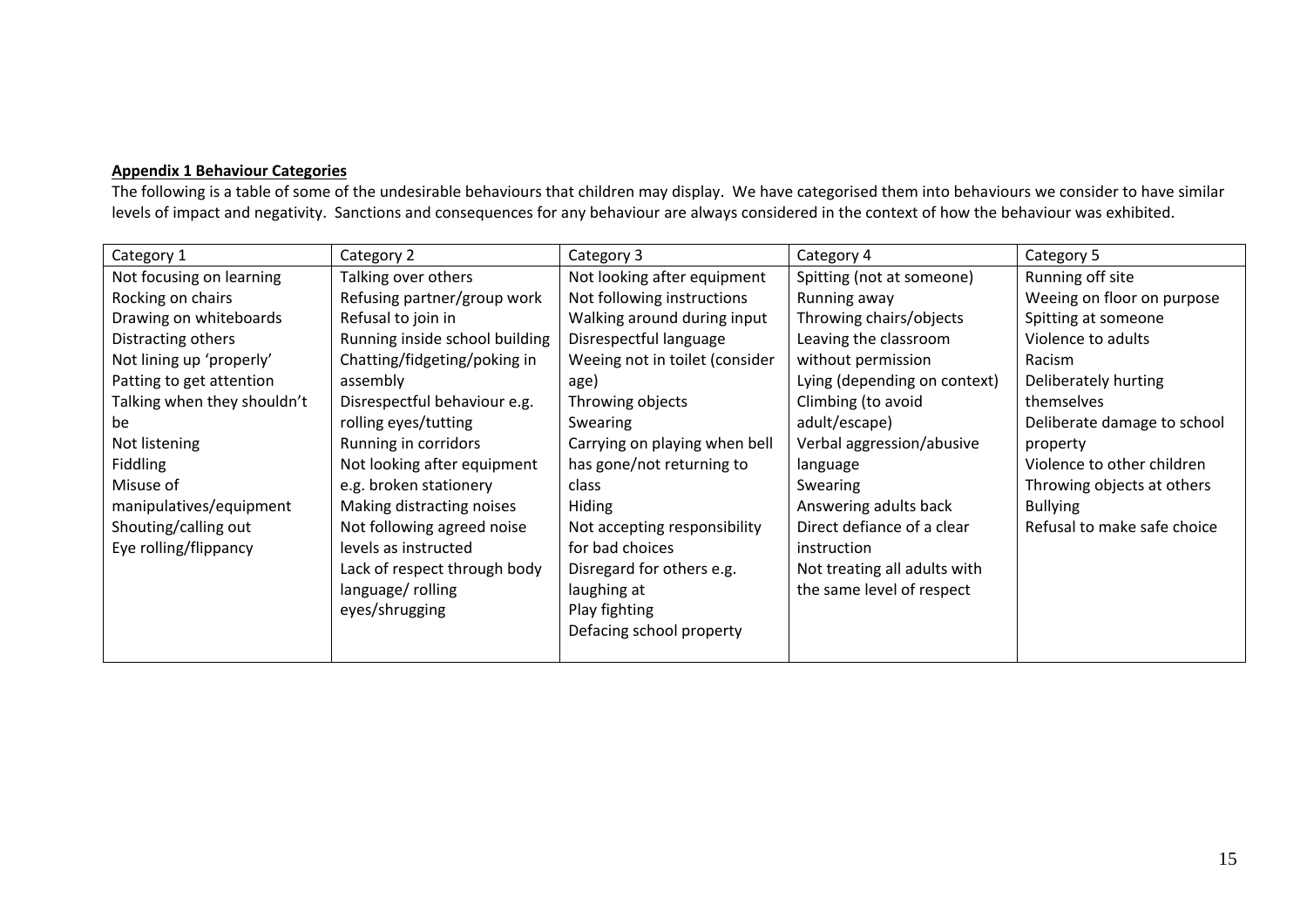# **Appendix 2**

Possible consequences and sanctions to help promote positive behaviour choices Non-verbal communication Spoken to by adult A positive prompt by teacher Moved within the class Moved to another class in year group for reflection Moved to a different year group for reflection Conversation with year group lead Conversation with Assistant Principal/Vice Principal Conversation with Principal Completing a classroom job Loss of privilege Miss part or all of break time Miss part or all of Lunchtime Phone call to parent Meeting with parent/carer Letter to parent In school isolation e.g. completing learning without peers and in company of an adult Exclusion to a partner school In school isolation supported by parent/carer Exclusion from school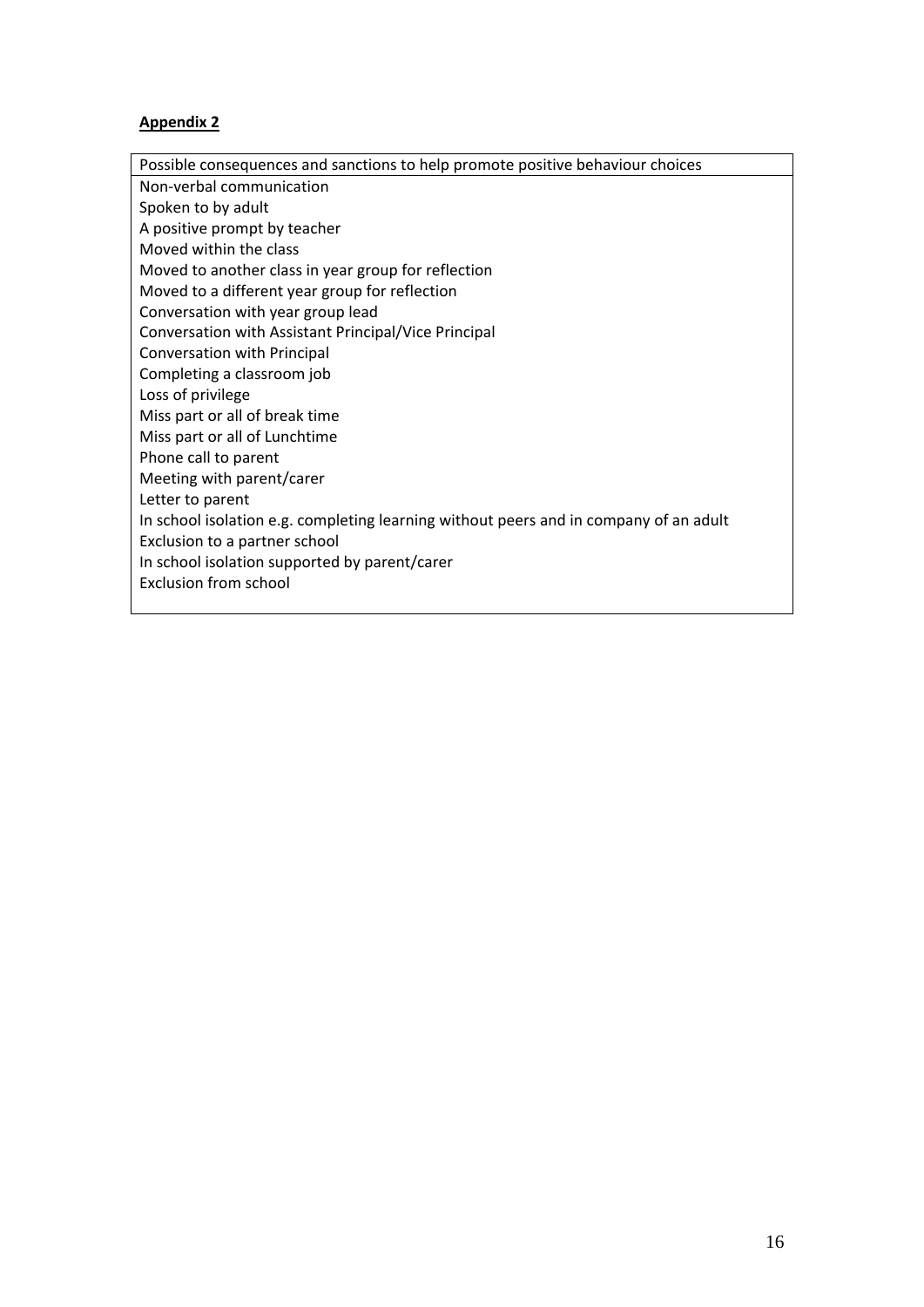# **Appendix 3**

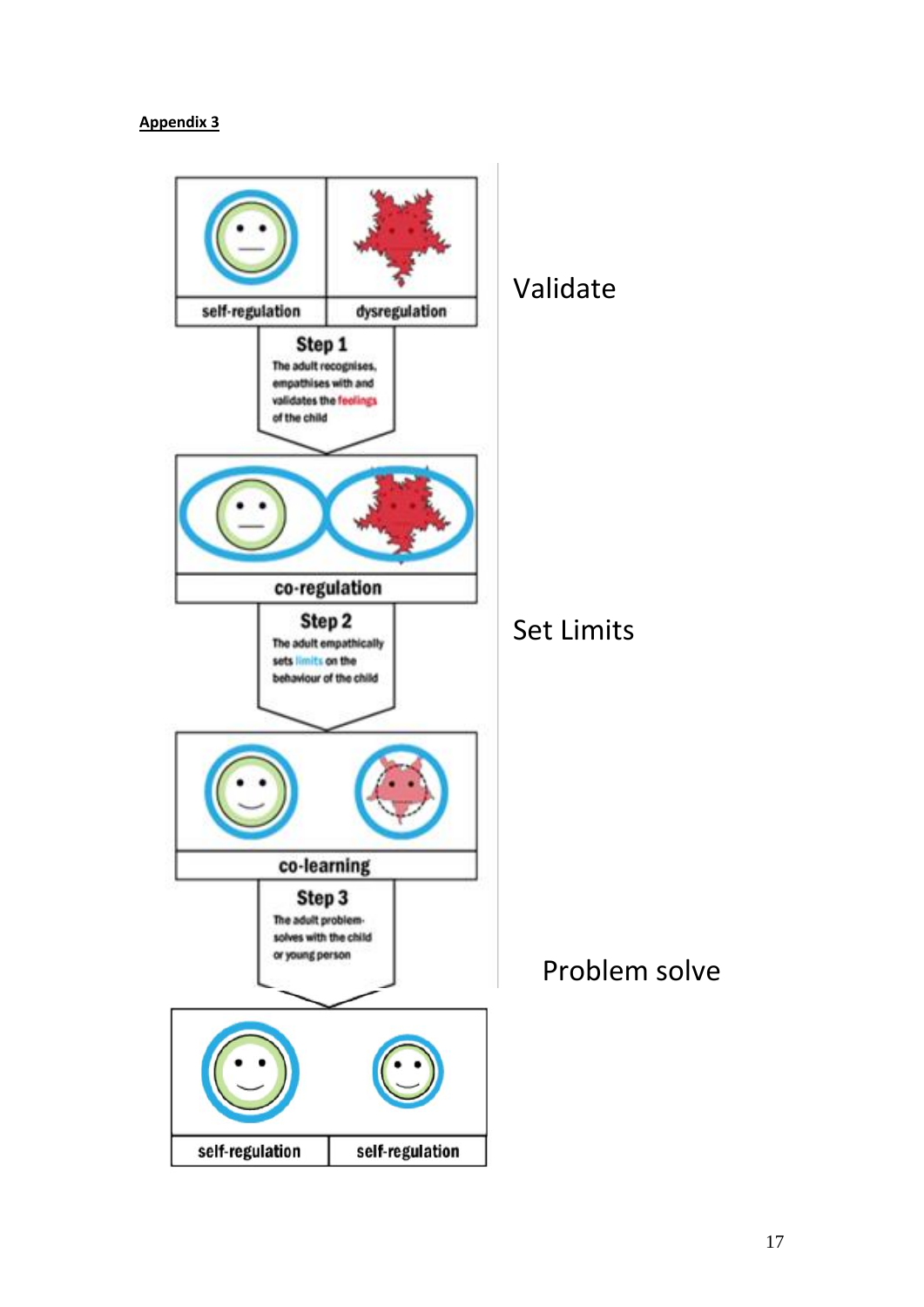